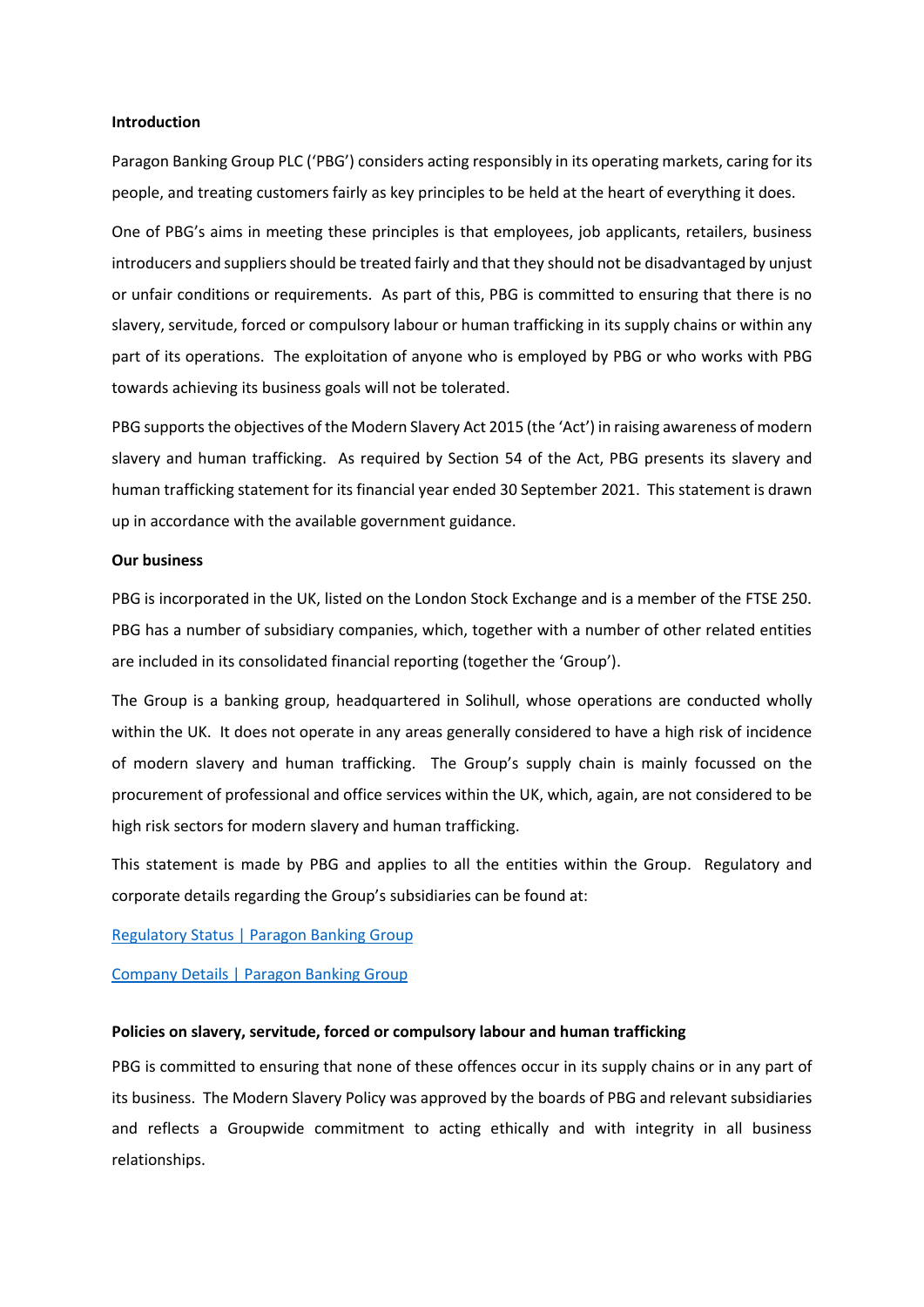The Group is subject to the UK Human Rights Act 1998. The Board of PBG has overall responsibility for ensuring that all areas within the Group uphold and promote respect for human rights. The Group's policies and procedures seek to anticipate, prevent, and mitigate any potential negative human rights impacts as well as enhance positive impacts. In particular, this is managed through policies regarding employment, equality and diversity, modern slavery, conduct risk and information security.

The Group's approach to managing its risks is embedded through its policies and procedures and through its Enterprise Risk Management Framework. The policies and procedures provide the Group's people with clear minimum standards driving behaviours which reflect its values and ensure compliance with legal and regulatory requirements.

The Group's policies are formulated and kept up to date by the relevant business area, authorised in accordance with the Group's governance procedures and communicated to all employees through a number of methods including through Human Resources policies.

In addition to the Modern Slavery Policy, a number of the Group's other policies/procedures including recruitment, whistleblowing and anti-bribery and corruption contribute to ensuring compliance with the requirements of the Act.

# **Impact on our business**

The Group has assessed its employment arrangements and its HR Policies and has determined that the risk of offences related to modern slavery being committed is low.

The Group utilises a relatively small number of contractors (short and longer term) and apprentices to support its business needs.

All employees, whether permanent, temporary, contracted, or on an apprenticeship scheme, are thoroughly vetted prior to appointment, and are paid on an equivalent basis for equivalent roles.

In addition, the Group adheres to the standards of the Living Wage Foundation which are reviewed on an annual basis.

Rigorous recruitment processes are in place to ensure that where a third party is appointed to assist with recruitment they do not charge recruitment fees to the individual being considered for appointment.

Verification of all individuals is also undertaken, as required by UK legislation and regulation, prior to their appointment and for certain roles this includes criminal record checking.

The Group has in place a Wellbeing Strategy which provides a confidential facility for employees to discuss any concerns that they may have in relation to their own wellbeing or that of their colleagues.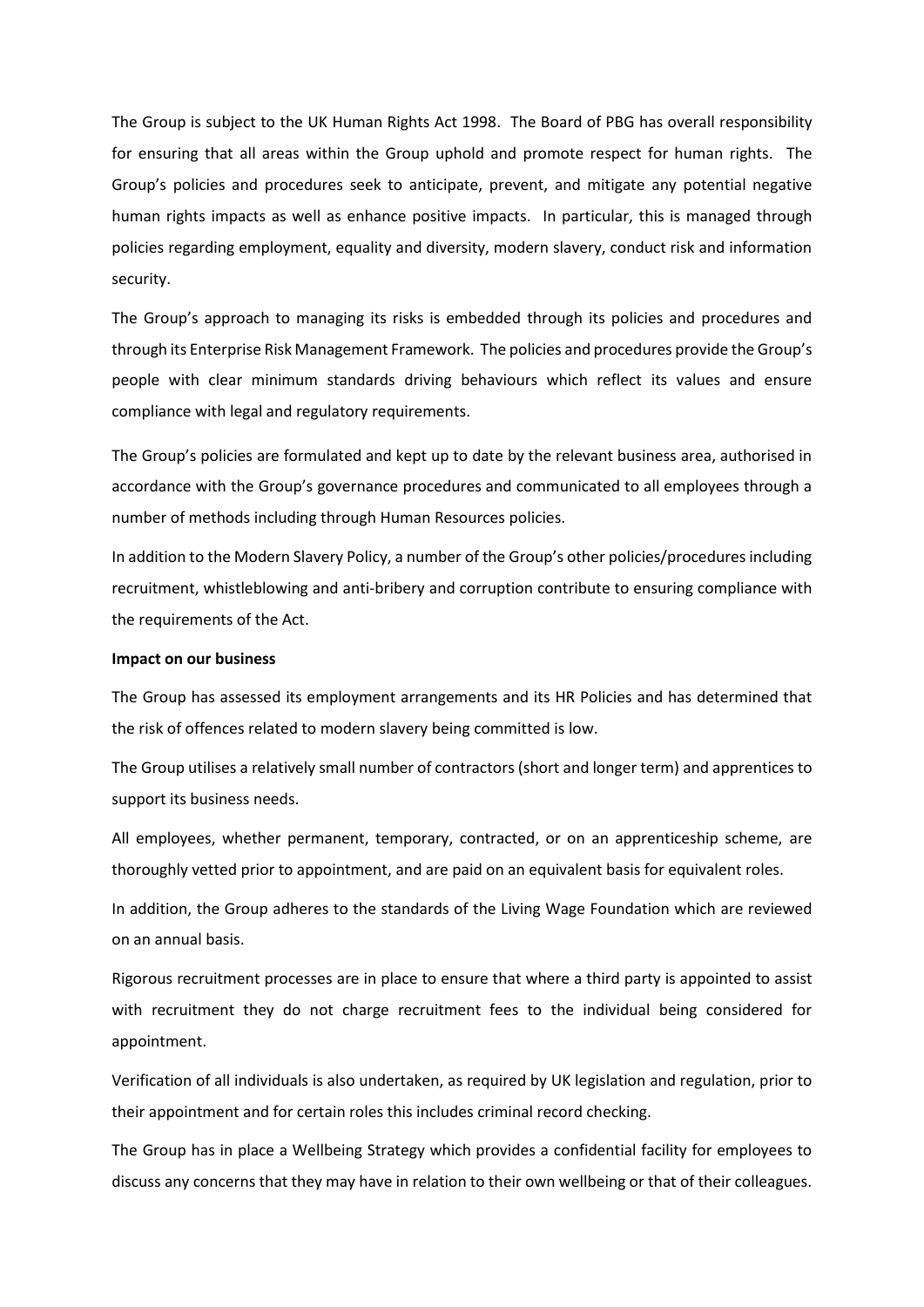## **Impact on our supply chains**

The Group continues to determine that the risk of slavery, servitude, forced or compulsory labour and human trafficking within its supply chain is low due to the concentration of these suppliers in the UK and within industries generally considered low risk.

The Group has published a Supplier Code of Conduct which sets out its overall approach to supplier engagement and corporate responsibility and, importantly, the standards of behaviour expected from suppliers which include compliance with the Act. Alongside the Code of Conduct, Minimum Contracting Standards are in place, detailing the expected minimum requirementsfor a contract. Both documents sit within the Group's Sourcing Classification & Supplier Management Framework (the 'Framework') which is designed to reinforce the procurement risk evaluation process to ensure a consistent approach to risk assessment, supplier due diligence and ongoing supplier management across the Group. As part of this risk based approach, the Group's due diligence controls include a requirement to ensure that its suppliers have their own policies in place in relation to the Act and where an organisation does not have an obligation to produce their own annual statement, the Group requires them to attest to their internal approach.

In relation to the requirements of the Act, the Framework:

- 1. ensures that suppliers are assessed using a risk-based approach
- 2. enables early identification of supply chain issues, including any relating to modern slavery
- 3. ensures each supplier is monitored, in accordance with its risk assessment, throughout the cycle of the business relationship

Continued assessment of the framework is managed by the Head of Procurement and Third-Party Assurance with the oversight of the Chief Operating Officer, a member of the Executive Committee of the Group, and operating within the governance structure of the Group.

## **Training**

As part of the Group's commitment to ensuring that employees are aware of, and comply with, relevant legislation and its Modern Slavery policy, a dedicated online training module and assessment is in place. All employees undertake refresher training annually and it forms part of the Group's induction training.

# **Our effectiveness in combating slavery and human trafficking**

The Group uses the following key performance indicators ('KPIs') to measure how effective it has been in ensuring that slavery and human trafficking is not taking place in any part of the business or the supply chain.